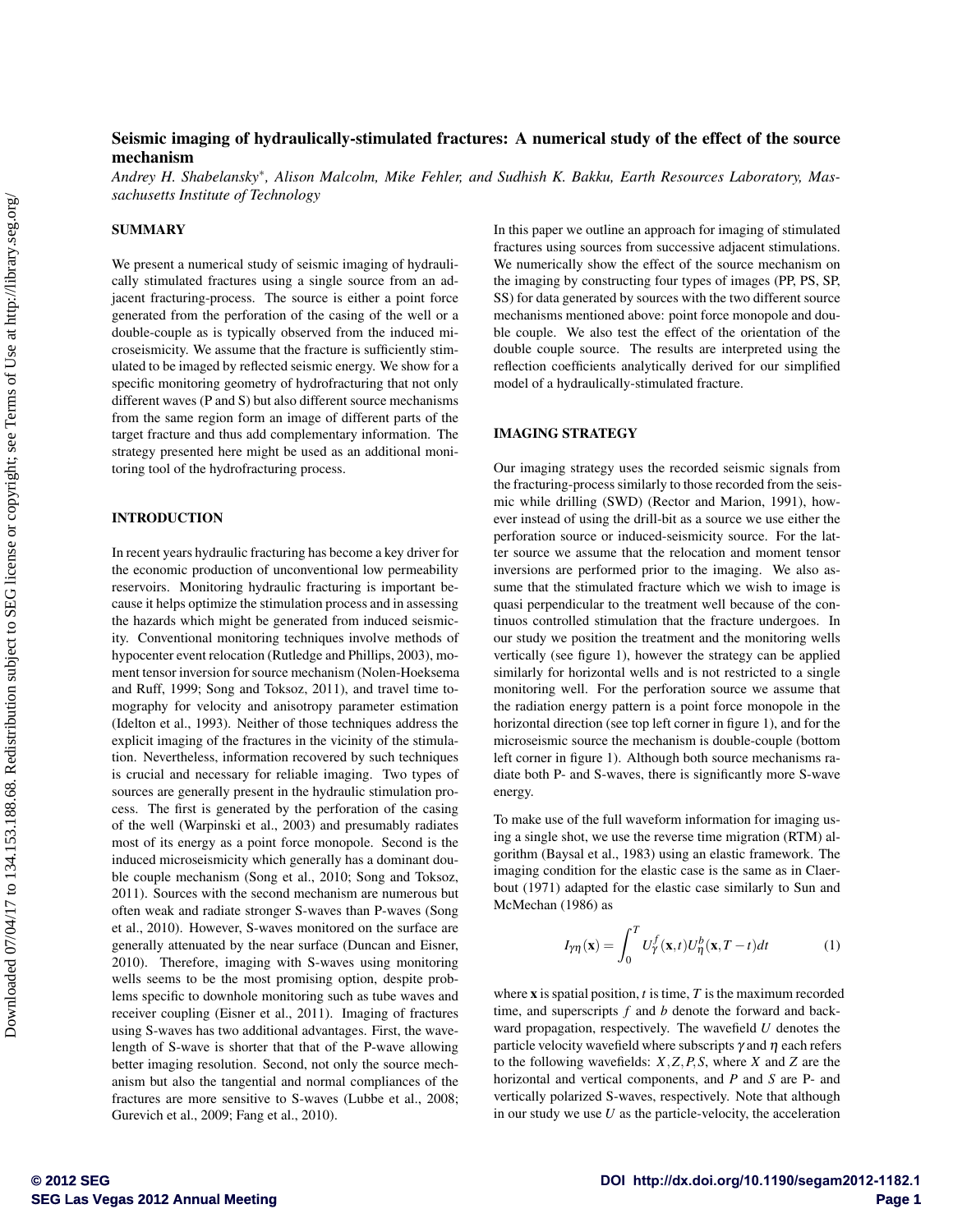

Figure 1: Schematic showing the geometry of the seismic imaging of the fractured reflector using a source. The box in the top left corner shows the horizontal point force (monopole) mechanism of the perforation source, and the box below shows the double couple source generated from the induced seismicity. Note that even though the fracture plane of the doublecouple source is drawn horizontally, it can be tilted in any direction, accordingly changing the radiation energy pattern of P and S waves.

field, occasionally recorded in the hydrofracturing monitoring (Warpinski et al., 1998), can be used similarly.

Before showing the numerical results of the elastic imaging, we calculate the analytical elastic reflection coefficients as a function of the incident angle of two half spaces. We use this as a model of a fracture, assuming that the shear modulus change is the dominant perturbation caused by the stimulation. We use the approximate formulas given in Aki and Richards (2002) (p. 148) with Lame parameters. Figure 2 shows the reflected coefficients for PP, PS, SP, SS wave modes, where the first and the second letters refer to the incident and the reflected modes, respectively. We used homogeneous background Lame parameter  $\lambda$  of 15.5 GPa, shear modulus,  $\mu$ , of 12.5 GPa, and density,  $\rho$ , of 2000 kg/m<sup>3</sup> perturbing only shear modulus with -5%, -10%, -15%, -20%, -25%, and -30% of the background value in the second layer. The reason for perturbing only shear modulus stems from observations suggesting that the tangential compliance (inverse of the shear modulus) is more sensitive to changes than the normal compliance (inverse of the bulk modulus) (Lubbe et al., 2008; Gurevich et al., 2009; Fang et al., 2010), although in general other physical parameters can be affected as well. We observe that the reflectivity of the PP mode (figure 2a) is positive at zero angle and decreases to zero with increasing incident angle after which it increases again; there is no change in polarity. In contrast, the other modes have a negative reflection coefficient at zero angle and decrease (in absolute sense) until they change polarity (see the dotted lines in figure 2). Note that the converted modes PS and SP (figures 2b and c) change polarity at larger angles than the SS mode indicating that imaging with those modes may provide an image over a larger region than that with SS

mode (figure 2d). The short distance between the wells may still allow the use of the SS mode however. In figure 3 we also show the potential paths of each of the wave modes between a single source in the well, the fractured reflector, and the nearest receiver in the monitoring well. We show that using the fact that the incident and the reflected angles of P-waves are always larger than those of S-waves, the path of the PS mode samples the farthest points on the reflector better than the nearest points, the SP mode samples the nearest points better than the farthest, and the PP and SS modes sample the intermediate points.



Figure 2: Reflection coefficients as a function of the incident angle with Lame parameters  $\lambda = 15.5$  GPa,  $\mu = 12.5$  GPa,  $\rho =$ 2000 kg/m<sup>3</sup>, and different  $\Delta \mu$  (the percentage of the change listed at the top of the figure) for different wave modes: (a) PP, (b) PS, (c) SP, and (d) SS. The dotted vertical lines mark to the angle where the wave modes change polarity.

## SYNTHETIC TESTS

We test the proposed imaging strategy with three 2D examples. In the first example we use the horizontal point force source mechanism, in the second the double-couple with horizontalvertical nodal-auxilary planes, and in the third example with the double-couple mechanism with the planes rotated 45<sup>o</sup> from the horizontal-vertical axes. We choose an angle of 45<sup>o</sup> to sample the other extreme in the radiation pattern, which could be at any angle. All examples were performed with a simple twolayer model representing the overburden and a layer containing the stimulated fractures at a depth of 150 m (see figure 3). We use the same  $\lambda = 15.5$  GPa,  $\mu = 12.5$  GPa,  $\rho = 2000$  kg/m<sup>3</sup>, with which we estimated the reflection coefficients in figure 2, using  $\Delta \mu = -20\%$ . For each example we generate a single shot in the treatment well at the horizontal position of 140 m and the depth of 102 m using a Ricker wavelet with the typically observed peak frequency of 250 Hz (Song and Toksoz, 2011). The time step is 0.04 ms and the maximum recorded time is 0.15 s. The recording receivers are located at a distance of 100 m at the horizontal position of 240 m and vertical depths between 40 and 100 m separated with 4 m (Nolen-Hoeksema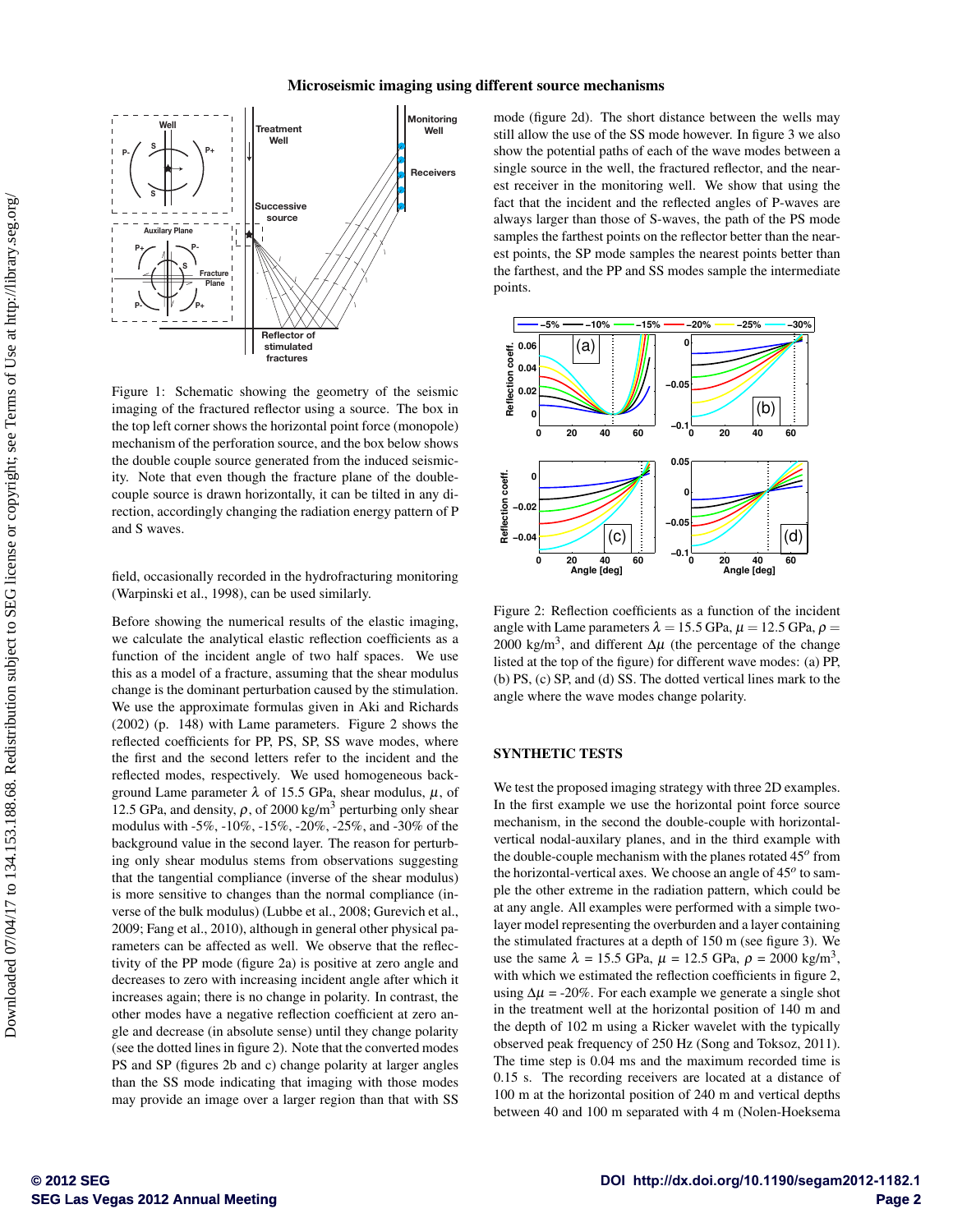#### Microseismic imaging using different source mechanisms



Figure 3: General ray paths of the different wave modes ( *UPP* ,  $U_{PS}$ ,  $U_{SP}$ ,  $U_{SS}$ ) showing the relationship between the source, reflector, and the nearest receiver and their corresponding incident (*i*) and reflection (*r*) angles.

and Ruff, 1999; Song and Toksoz, 2011). All synthetic data are modeled with 2D full elastic velocity-stress staggered-grid finite difference solver using a second order in time pseudospectral method with perfectly matched layer (PML) boundary conditions (Marcinkovich and Olsen, 2003; Carcione, 1999). The incorporation of the double-couple source mechanism follows Wu and Maupin (2007), (p. 481-483). The wavefields  $U_P$  and  $U_S$  are calculated from the divergence and the curl of the particle-velocity wavefields, respectively. All images presented below are filtered with a Laplacian filter (Youn and Zhou, 2001) to remove the low frequency artifacts typical for the RTM.

In figures 4 (a)-(l) we show images zoomed around the reflector that were obtained with a single shot using the elastic RTM from the PP, PS, SP, and SS waves, where the source mechanism is the single horizontal force (monopole) generated from vertical treatment well (figures 4 (a)-(d)), the double couple along horizontal-vertical axes (figures 4 (e)-(h)), and the double couple rotated by 45 degrees from the horizontalvertical axes (figures 4 (i)-(l)). We observe that all PP images have poor resolution regardless of the source mechanism as expected due to the larger wavelength of P-waves. In the PS images, we observe that different parts of the fractured reflector are imaged by different source mechanisms suggesting that events with different source mechanism even from the same location image different regions of the reflector as long as sufficient receiver coverage exists, and as long as the polarity change does not occur. Here, the maximum opening angle is about 45<sup>o</sup> which results in no change in the amplitude polarity for all modes (see figure 2). For SP modes we observe that only those parts of the reflector that are close to the treatment well are imaged despite their similar angle range with the PS

modes in figure 2. For SS wave modes we observe that the images are radiation pattern dependent as with the PS modes, suggesting that these two modes are the most sensitive to the source mechanism. We also observe that the SS modes are free of artifacts unlike the other wave modes. These artifacts (marked with the black arrows in figure 4) are caused by the SP conversion at the interface during the RTM propagation (Deng and McMechan, 2008).

Since microseismic data is weak and P-waves are often below the noise level (Song et al., 2010), it is difficult to obtain reliable images with a single source. To increase the signal to noise ratio of the images and because we observed that different source mechanisms image different parts of the fractured layer, we stack the images over the three different source mechanisms (see figures 4 (m)-(p)). These results show that the signal to noise ratio of the images, particularly of the PS mode, is improved by stacking despite the limited receiver coverage. Because induced seismicity generates sources at different locations around the treatment well, we also stack the images over eight separate sources locations, which are located at the same depth of 102 m and horizontal distances between 110 m and 180 m with 10 m spacing. Figures 4 (m)-(p) show these results for the stacked over all 24 shots. We observe that stacking over the source locations reduced the artifacts caused by the SP converted phase.

## **CONCLUSIONS**

We presented a numerical study of imaging of the hydraulicallystimulated fractures using a successive single source with different source mechanisms: point force monopole, horizontalvertical double couple, rotated by 45*<sup>o</sup>* double couple. We observed that the PS wave mode gives the best image of the fracture with the treatment-monitoring geometry. We also observed that the orientation of the source mechanism significantly affects the seismic imaging which suggests that microseismic events from the similar locations with different source mechanism can constructively image different parts of the target. These results suggest that imaging one fracture with microseismic sources in another may be possible even with small contrasts and noisy data.

#### ACKNOWLEDGMENTS

We wish to thank the sponsors of the Earth Resources Laboratory at MIT for their support. We wish also to thank M. Nafi Toksoz, Yves Bernabe, Xinding Fang, Junlun Li, and Yingcai Zheng for their helpful discussions.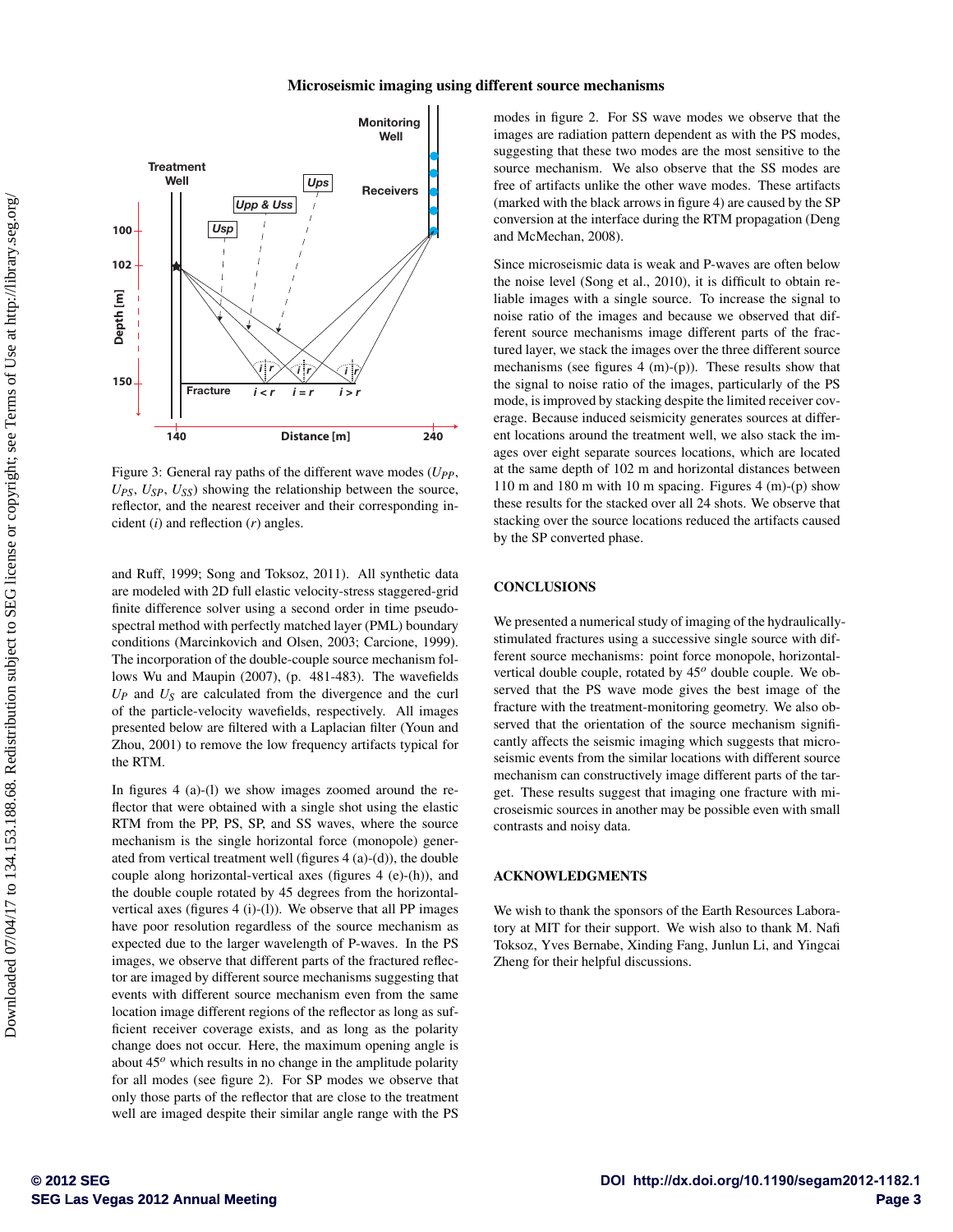

Figure 4: Elastic RTM images zoomed around the reflector that were obtained by migration with different source mechanisms where each row corresponds to the image with each of the following wave modes: PP, PS, SP, SS, respectively, generated with (a)-(d) horizontal point force monopole (e)-(h) horizontal-vertical double couple, and (i)-(l) 45<sup>o</sup> rotated double couple source mechanisms, (m)-(p) images obtained from stacking of the images of the three mechanisms, (q)-(t) images obtained from stacking over three source mechanisms and eight locations at the depth of 102 m and horizontal distance between 100 m and 180 m separated with 10 m (total 24 sources). The black arrows mark the artifacts caused by the SP converted phases.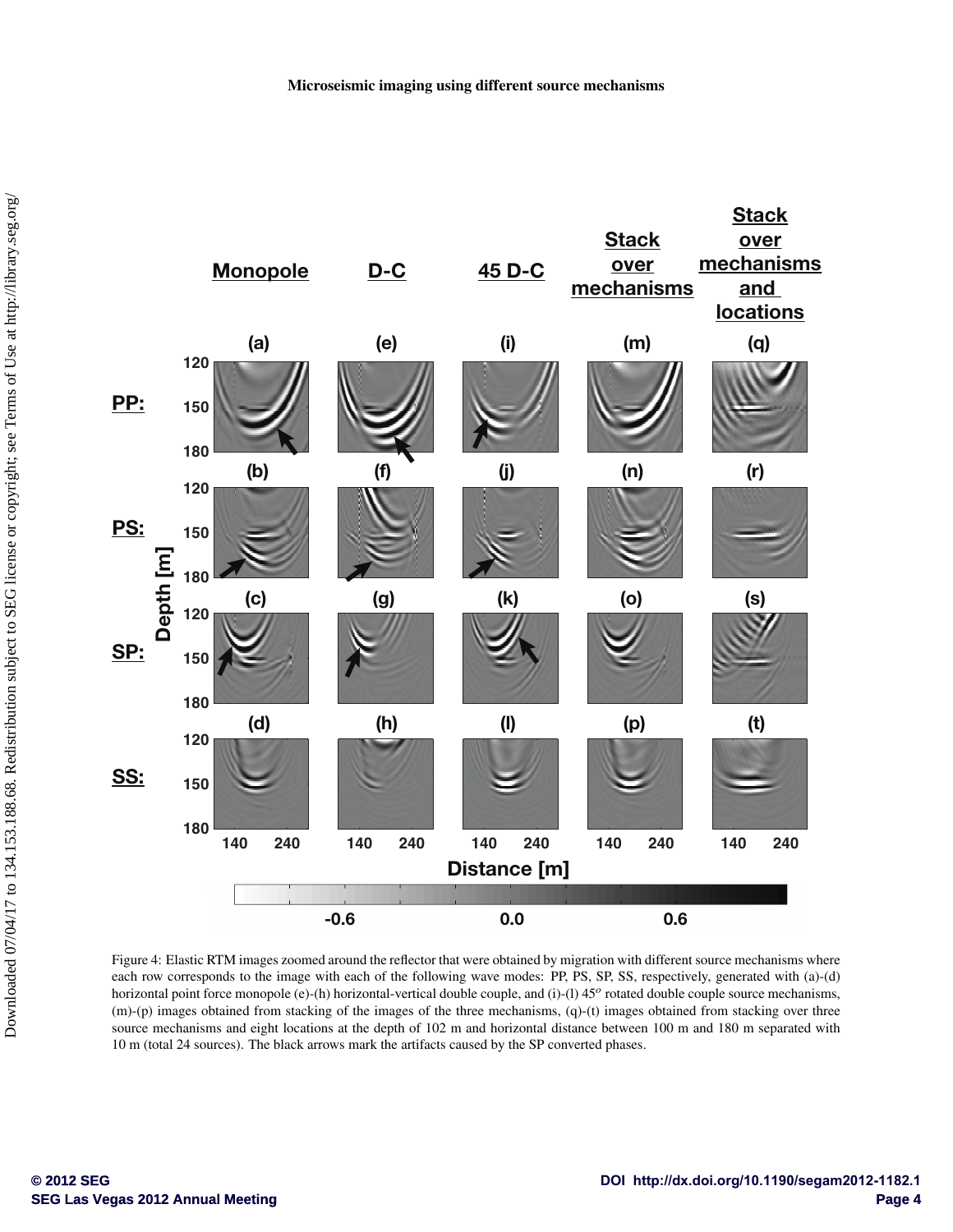### **EDITED REFERENCES**

Note: This reference list is a copy-edited version of the reference list submitted by the author. Reference lists for the 2012 SEG Technical Program Expanded Abstracts have been copy edited so that references provided with the online metadata for each paper will achieve a high degree of linking to cited sources that appear on the Web.

## **REFERENCES**

- Aki, K., and P. G. Richards, 2002, Quantitative seismology: Theory and Methods, 2 ed.: University Science Books
- Baysal, E., D. Kosloff, and J. W. C. Sherwood, 1983, Reverse-time migration: Geophysics, **48**, 1514– 1524.
- Carcione, J. M., 1999, Staggered mesh for the anisotropic and viscoelastic wave equation: Geophysics, **64**, 1863–1866.
- Claerbout, J. F., 1971, Toward a unified theory of reflector mapping: Geophysics, **36**, 467–481.
- Deng, F., and G. A. McMechan, 2008, Viscoelastic true-amplitude prestack reverse-time depth migration: Geophysics, **73**, no. 4, S143–S155.
- Duncan, P., and L. Eisner, 2010, Reservoir characterization using surface microseismic monitoring: Geophysics, **75**, no. 5, 75A139–75A146.
- Eisner, L., M. Thornton, and J. Griffin, 2011, Challenges for microseismic monitoring: 81<sup>st</sup> Annual International Meeting, SEG, Expanded Abstracts, 1519–1523.
- Fang, X., M. Fehler, T. Chen, and D. Burns, 2010, Sensitivity analysis of fracture scattering: Presented at the 80th Annual International Meeting, SEG.
- Gurevich, B., D. Makarynska, and M. Pervukhina, 2009, Are penny-shaped cracks a good model for compliant porosity?: 79th Annual International Meeting, SEG, Expanded Abstracts, 3431–3435.
- Idelton, D., T. Patzek, L. Rector, and H. Vinegar, 1993, Microseismic imaging of hydrofractures with aid of conical waves: 63rd Annual International Meeting, SEG, Expanded Abstracts, 267–270.
- Lubbe, R., J. Sothcott, M. Worthington, and C. McCann, 2008, Laboratory estimates of normal and shear fracture compliance: Geophysical Prospecting, **56**, 239–247.
- Marcinkovich, C., and K. Olsen, 2003, On the implementation of perfectly matched layers in a threedimensional fourth-order velocity-stress finite difference scheme: Journal of Geophysical Research, **108**, no. 18, 1–16.
- Nolen-Hoeksema, R., and L. Ruff, 1999, Moment tensor inversion of microseismic events from hydrofractures: Presented at the 69th Annual International Meeting, SEG.
- Rector, J., and B. Marion, 1991, The use of drill-bit energy as a downhole seismic source: Geophysics, **56**, 628–634.
- Rutledge, J., and W. Phillips, 2003, Hydraulic stimulations of natural fracture as revealed by induced microearthquakes, Carthage Cotton Valley gas field, east Texas: Geophysics, **68**, 441–452.
- Song, F., H. S. Kuleli, M. Toksoz, E. Ay, and H. Zhang, 2010, An improved method for hydrofractureinduced microseismic event detection and phase picking: Geophysics, **75**, no. 6, A47–A52.